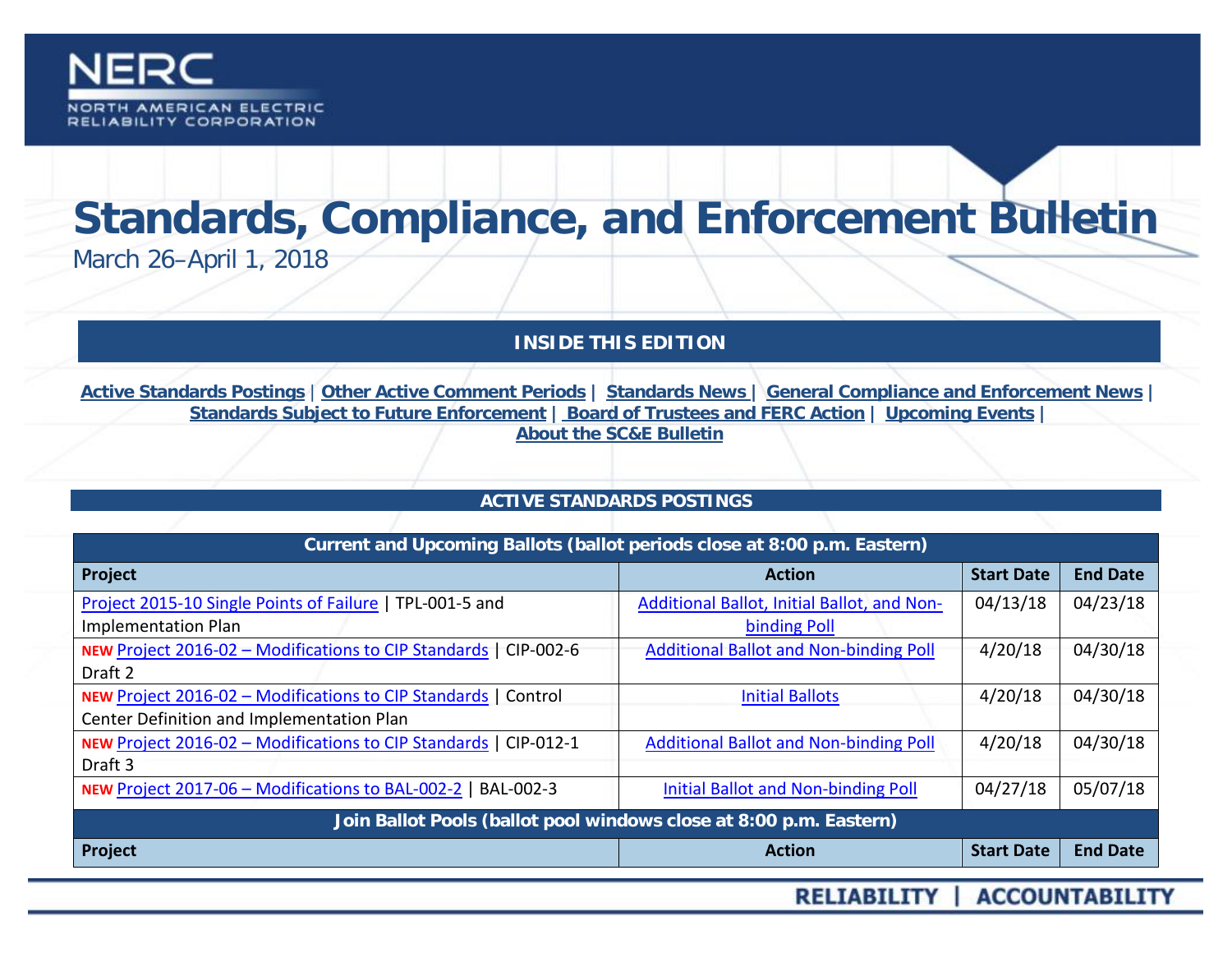| <b>NEW Project 2016-02 - Modifications to CIP Standards   Control</b> | <b>Join Ballot Pools</b> | 03/16/18          | 04/16/18        |
|-----------------------------------------------------------------------|--------------------------|-------------------|-----------------|
| Center Definition and Implementation Plan                             |                          |                   |                 |
| NEW Project 2017-06 - Modifications to BAL-002-2   BAL-002-3          | <b>Join Ballot Pools</b> | 03/22/18          | 04/20/18        |
| <b>Posted for Comment</b>                                             |                          |                   |                 |
| Project                                                               | <b>Action</b>            | <b>Start Date</b> | <b>End Date</b> |
| Project 2015-10 Single Points of Failure   TPL-001-5 and              | <b>Comment Period</b>    | 02/23/18          | 04/23/18        |
| <b>Implementation Plan</b>                                            |                          |                   |                 |
| NEW Project 2016-02 - Modifications to CIP Standards  <br>CIP-002-6   | <b>Comment Period</b>    | 03/16/18          | 04/30/18        |
| Draft 2                                                               |                          |                   |                 |
| <b>NEW Project 2016-02 - Modifications to CIP Standards   Control</b> | <b>Comment Period</b>    | 03/16/18          | 04/30/18        |
| Center Definition and Implementation Plan                             |                          |                   |                 |
| NEW Project 2016-02 - Modifications to CIP Standards  <br>CIP-012-1   | <b>Comment Period</b>    | 03/16/18          | 04/30/18        |
| Draft 3                                                               |                          |                   |                 |
| NEW Project 2017-06 - Modifications to BAL-002-2   BAL-002-3          | <b>Comment Period</b>    | 03/22/18          | 05/07/18        |

# **OTHER ACTIVE COMMENT PERIODS**

<span id="page-1-0"></span>

| <b>Posted for Comment</b>                                           |                                          |                   |                 |
|---------------------------------------------------------------------|------------------------------------------|-------------------|-----------------|
| <b>Posting</b>                                                      | <b>Action</b>                            | <b>Start Date</b> | <b>End Date</b> |
| <b>Comment Period Open for Proposed NERC Rules of Procedure</b>     | Submit comments using the electronic     | 02/07/18          | 03/26/18        |
| Section 1600 Data Request for GMD Data: On September 22, 2016,      | form. An unofficial comment form is also |                   |                 |
| the FERC issued Order No. 830 approving Reliability Standard TPL-   | available.                               |                   |                 |
| 007-1 - Transmission System Planned Performance for Geomagnetic     |                                          |                   |                 |
| Disturbance Events. In the Order, FERC also directed NERC, pursuant |                                          |                   |                 |
| to Section 1600 of the NERC Rules of Procedure, to collect          |                                          |                   |                 |
| geomagnetically-induced current (GIC) monitoring and                |                                          |                   |                 |
| magnetometer data from U.S. registered entities for the period      |                                          |                   |                 |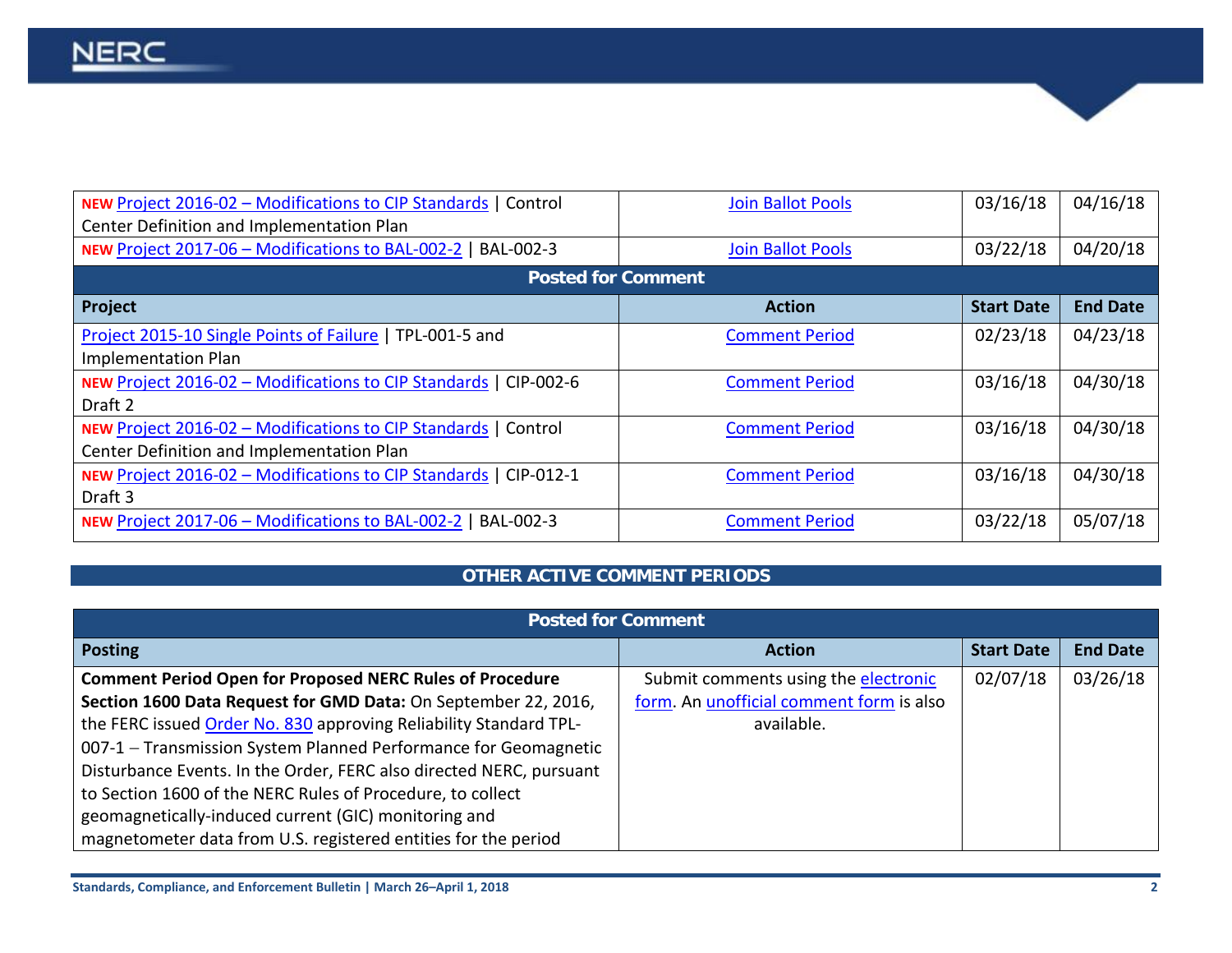| beginning May 2013, including both data existing as of the date of |  |  |
|--------------------------------------------------------------------|--|--|
| the Order and new data going forward (P. 89). The data is intended |  |  |
| to promote greater understanding of GMD events and their potential |  |  |
| impacts to the reliable operation of the Bulk-Power System.        |  |  |
| NERC and the Geomagnetic Disturbance Task Force (GMDTF) have       |  |  |
| drafted the proposed GMD Data Request for the collection of GIC    |  |  |
| monitoring and magnetometer data as required by Order No. 830.     |  |  |
| The GMD Data Request applies to U.S. registered Transmission       |  |  |
| Owners and Generator Owners. Although not required, Canadian       |  |  |
| registered Transmission Owners and Generator Owners are            |  |  |
| encouraged to participate.                                         |  |  |
|                                                                    |  |  |
| At the conclusion of the comment period, NERC staff and the GMDTF  |  |  |
| will review the comments received, consider revisions, and         |  |  |
| determine next steps in accordance with NERC Rules of Procedure.   |  |  |

#### **STANDARDS NEWS**

#### <span id="page-2-0"></span>**NEW Nomination Period Open for Guidelines and Technical Basis Review Team**

In support of the [Technical Rationale Transition Plan,](http://www.nerc.com/pa/Stand/Technical%20Rationale%20fro%20Reliability%20Standards/Technical%20Rationale%20Transition%20Plan.pdf) nominations are being sought for the Guideline and Technical Basis (GTB) Review Team through April 27, 2018.

Use the [electronic form](https://www.nerc.net/nercsurvey/Survey.aspx?s=35774f5b251a4c4c87c8d728e93da9f1) to submit a nomination. If you experience any difficulties using the electronic form, contact [Nasheema Santos.](mailto:nasheema.santos@nerc.net) An unofficial Word version of the nomination form is posted on the **Standard Drafting Team Vacancies** page and th[e project page.](http://www.nerc.com/pa/Stand/Pages/TechnicalRationaleforReliabilityStandards.aspx)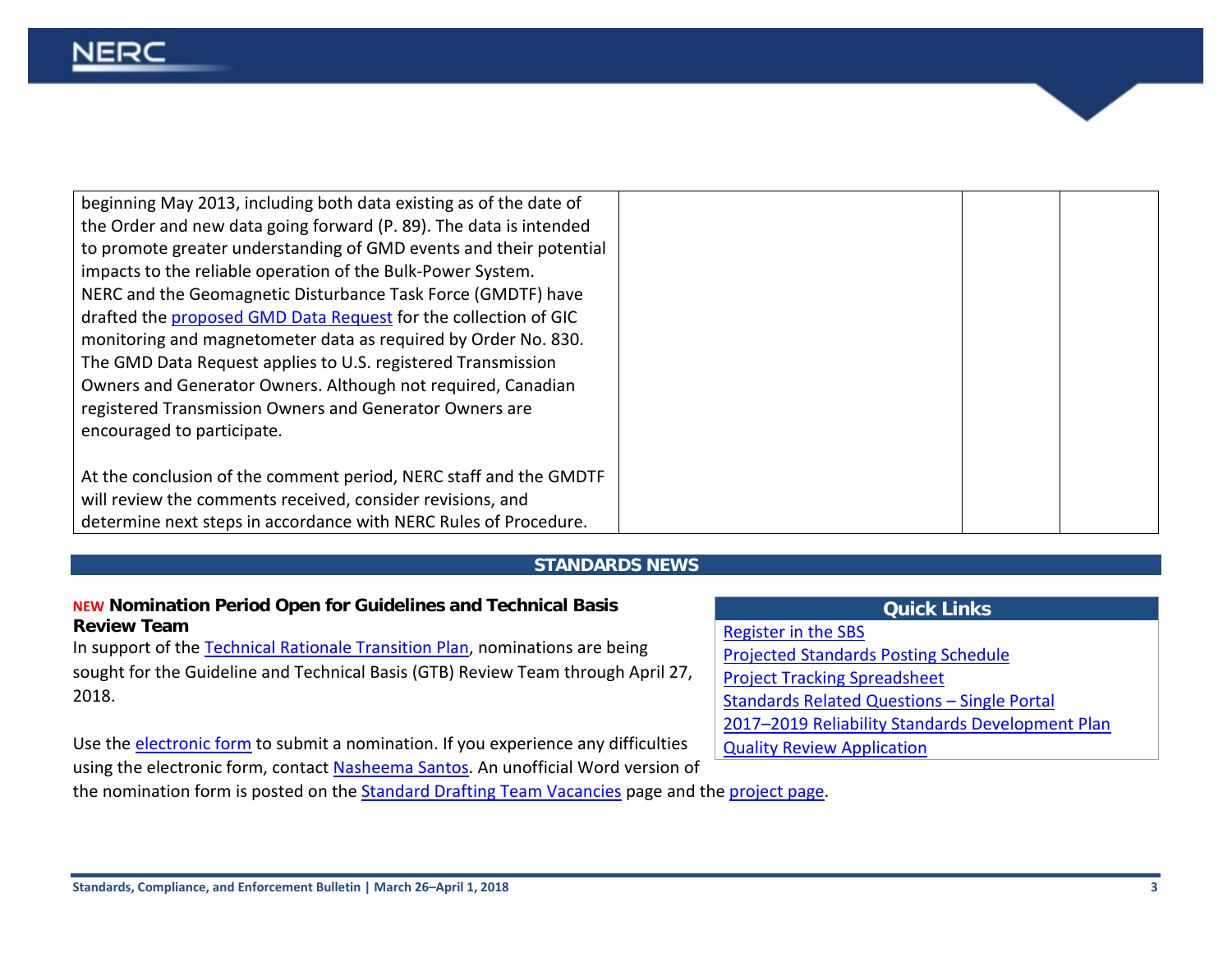By submitting a nomination form, you are indicating your willingness and agreement to actively participate in face-to-face meetings and conference calls. The time commitment for this project is expected to be one face-to-face meeting per quarter (on average two full working days each meeting) with conference calls scheduled as needed to meet the agreed upon timeline the team sets forth. Team members may also have side projects, either individually or by sub-group, to present for discussion and review. Lastly, an important component of the team effort is outreach. Members of the team will be expected to conduct industry outreach during the development process to support a successful ballot.

The GTB Review Team will be tasked with identifying GTB containing only technical guidance or Rationale information, and clearly *do not* contain compliance examples or approaches. In addition, they will work with NERC staff to transition those examples of GTB to Technical Rationale. Team members will be designated to the following work teams:

- o Cyber Security CIP
- o Operations & Data Exchange BAL, INT, IRO, TOP
- o Personnel & Emergency Planning COM, EOP, PER
- o Modeling & Long-term Planning FAC, MOD, NUC, TPL
- o System Performance PRC, VAR

Previous team experience is beneficial but not required. See the project page and nomination form for additional information. The Standards Committee is expected to appoint members to the review team in May 2018. Nominees will be notified shortly after they have been appointed**.**

# **NEW Nomination Period Open for Project 2017-01 – Modifications to BAL-003-1.1**

Additional nominations are being sought for members of the Project 2017-01 Modifications to BAL-003-1.1 standard drafting team through March 28, 2018.

Use the [electronic form](https://www.nerc.net/nercsurvey/Survey.aspx?s=80052041cd37438080968b2fe0f317d9) to submit a nomination. If you experience any difficulties using the electronic form, contact [Nasheema Santos.](mailto:nasheema.santos@nerc.net) An unofficial Word version of the nomination form is posted on th[e Standard Drafting Team Vacancies](http://www.nerc.com/pa/Stand/Pages/Drafting-Team-Vacancies.aspx) page and the [project page.](http://www.nerc.com/pa/Stand/Pages/Project201701ModificationstoBAL00311.aspx)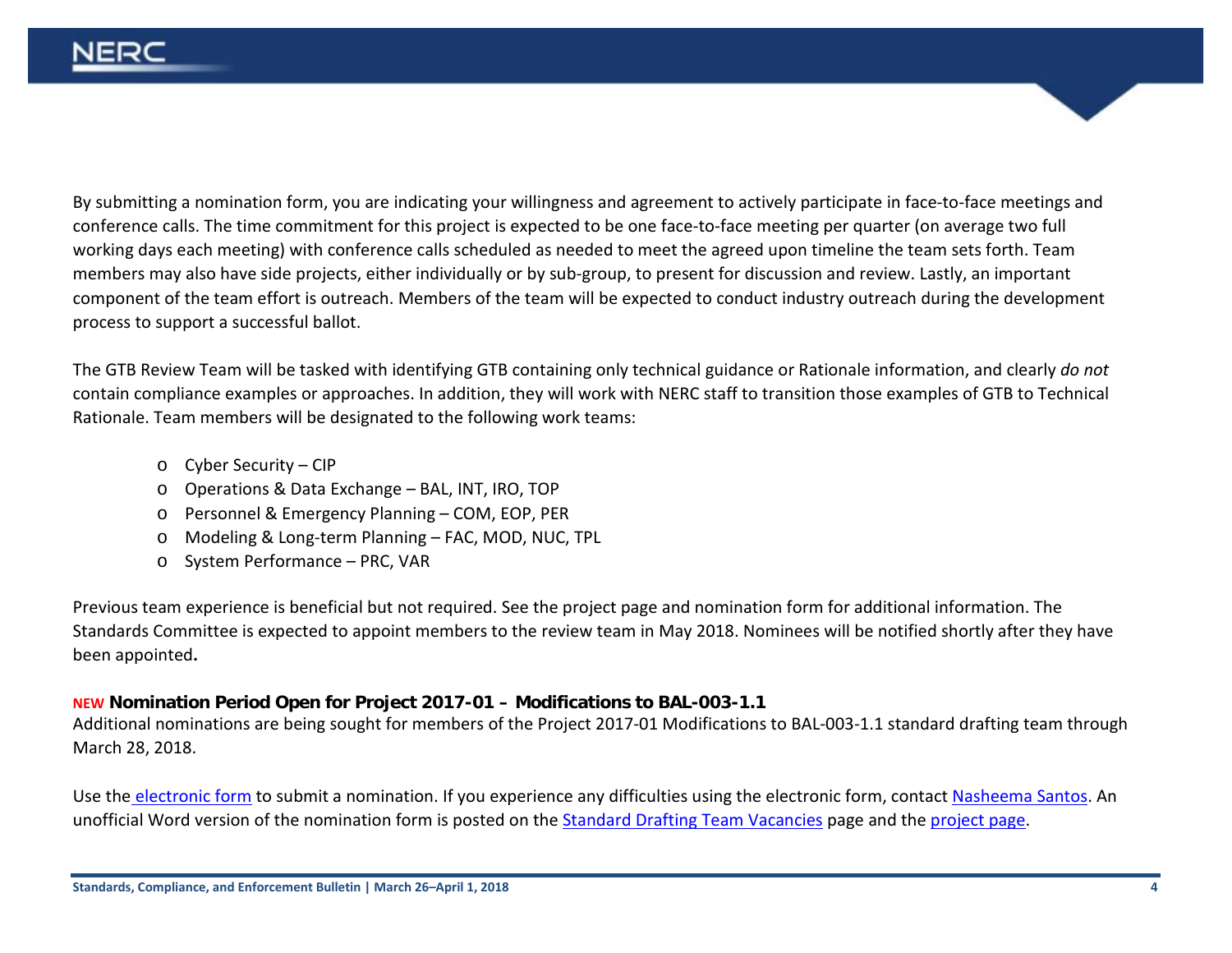By submitting a nomination form, you are indicating your willingness and agreement to actively participate in face-to-face meetings and conference calls. The time commitment for this project is expected to be two face-to-face meetings per quarter (on average two full working days each meeting) with conference calls scheduled as needed to meet the agreed upon timeline the team sets forth. Team members may also have side projects, either individually or by sub-group, to present for discussion and review. Lastly, an important component of the SDT effort is outreach. Members of the team will be expected to conduct industry outreach during the development process to support a successful ballot.

We are seeking three to four additional members from the industry to participate on the standard drafting team; but in particular, we are seeking individuals who have experience and expertise in the generator segment of the industry. Experience with developing standards inside or outside (e.g., IEEE, NAESB, ANSI, etc.) of the NERC process is beneficial, but is not required, and should be highlighted in the information submitted, if applicable.

Previous drafting team experience is beneficial but not required. See the project page and nomination form for additional information. NERC staff will present nominations to the Standards Committee in April 2018. Nominees will be notified shortly after the appointments have been made.

#### **GENERAL COMPLIANCE AND ENFORCEMENT NEWS**

#### <span id="page-4-0"></span>**NEW Newly Enforceable Standards**

On April 1, 2018, the following standards become effective:

- IRO-018-1(i) [Reliability Coordinator Real-time Reliability Monitoring and](http://www.nerc.com/pa/Stand/Reliability%20Standards/IRO-018-1(i).pdf)  [Analysis Capabilities](http://www.nerc.com/pa/Stand/Reliability%20Standards/IRO-018-1(i).pdf)
- TOP-010-1(i) [Real-time Reliability Monitoring and Analysis Capabilities](http://www.nerc.com/pa/Stand/Reliability%20Standards/TOP-010-1(i).pdf)

#### **NEW Reliability Standard Audit Worksheets Posed**

Two new Reliability Standard Audit Worksheet (RSAW) are now available on th[e RSAW](http://www.nerc.com/pa/comp/Pages/Reliability-Standard-Audit-Worksheets-(RSAWs).aspx)  [page](http://www.nerc.com/pa/comp/Pages/Reliability-Standard-Audit-Worksheets-(RSAWs).aspx) of NERC.com under the heading "Current RSAWs for Use." The RSAWs for BAL-003-

1.1 – Frequency Response and Bias Settings and INT-004-3.1 – Dynamic Transfers reflect the correct names of the standards.

**Quick Links** [Risk-Based CMEP](http://www.nerc.com/pa/comp/Pages/Reliability-Assurance-Initiative.aspx)  [CIP V5 Transition Program](http://www.nerc.com/pa/CI/Pages/Transition-Program.aspx) [ERO Enterprise Program Alignment Process](http://www.nerc.com/pa/comp/Pages/EROEnterProAlign.aspx) [Consistency Reporting Tool \(EthicsPoint\)](https://secure.ethicspoint.com/domain/media/en/gui/51749/index.html) [Risk-Based Registration Initiative](http://www.nerc.com/pa/comp/CAC/Pages/Risk-Based%20Registration.aspx) [Reliability Standard Audit Worksheets](http://www.nerc.com/pa/comp/Pages/Reliability-Standard-Audit-Worksheets-(RSAWs).aspx) [Enforcement & Mitigation: Enforcement Actions](http://www.nerc.com/pa/comp/CE/Pages/Enforcement-and-Mitigation.aspx)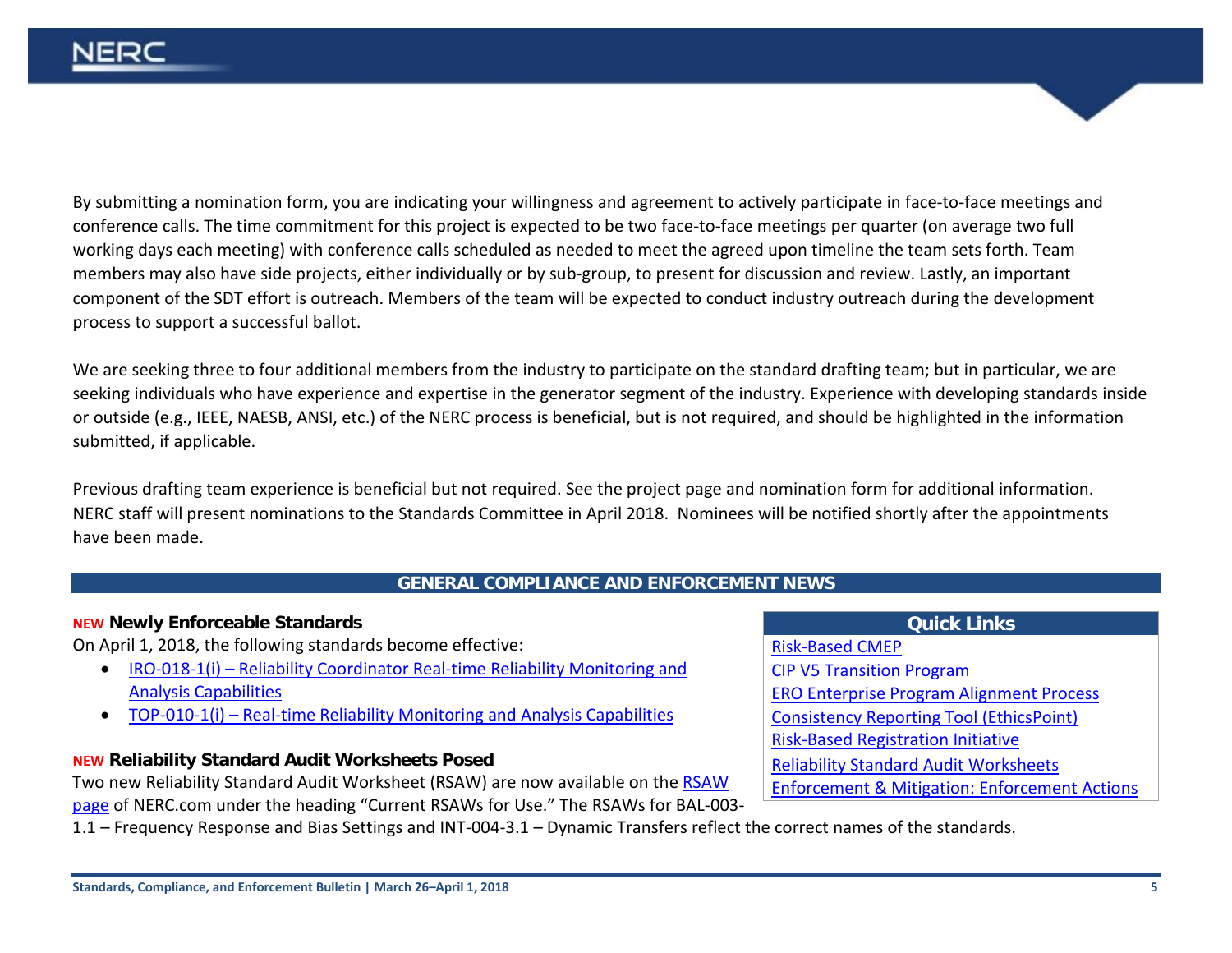#### **NEW Resources Posted**

On March 7, 2018, NERC hosted an "Emerging Technology Roundtable," an afternoon event with in depth discussions about the integration of technologies to improve the reliable operation of the Bulk Electric System (BES), while addressing and mitigating cyber and physical security risks. Guest presenters focused on BES technology and its reliability benefits, business case matters, cyber/technology risks, and regulatory implications. The [slide presentations](https://www.nerc.com/comm/CIPC/Agendas%20Highlights%20and%20Minutes%202013/Emerging_Technology_Roundtable_2018.pdf) from the roundtable have been posted.

#### <span id="page-5-0"></span>**STANDARDS SUBJECT TO FUTURE ENFORCEMENT**

| <b>U.S. Effective Date</b>                  | Standard(s)                                                                                                   |
|---------------------------------------------|---------------------------------------------------------------------------------------------------------------|
| April 1, 2018<br><b>EFFECTIVE THIS WEEK</b> | IRO-018-1(i) – Reliability Coordinator Real-time Reliability Monitoring and Analysis Capabilities             |
|                                             | TOP-010-1(i) - Real-time Reliability Monitoring and Analysis Capabilities                                     |
| <b>July 1, 2018</b>                         | $CIP-009-6$ – Cyber Security – Recovery Plans for BES Cyber Systems (Requirement 2.3);                        |
|                                             | CIP-010-2 – Cyber Security – Configuration Change Management and Vulnerability Assessments (Requirements      |
|                                             | 3.2, 3.2.1, 3.2.2);                                                                                           |
|                                             | MOD-026-1 - Verification of Models and Data for Generator Excitation Control System or Plant Volt/Var Control |
|                                             | Functions (Requirements 2, 2.1–2.1.6);                                                                        |
|                                             | MOD-027-1 – Verification of Models and Data for Turbine/Governor and Load Control or Active Power/Frequency   |
|                                             | Control Functions (Requirements 2, 2.1–2.1.5);                                                                |
|                                             | TOP-001-4 - Transmission Operations                                                                           |
|                                             | TPL-007-1 – Transmission System Planned Performance for Geomagnetic Disturbance Events (Requirement 2)        |
| September 1, 2018                           | CIP-003-6 – Cyber Security – Security Management Controls (Requirement 2, Att. 1, Sec. 2 and 3);              |
| <b>January 1, 2019</b>                      | BAL-005-1 - Balancing Authority Control                                                                       |
|                                             | FAC-001-3 - Facility Interconnection Requirements                                                             |
|                                             | TPL-007-1 - Transmission System Planned Performance for Geomagnetic Disturbance Events (Requirement 5)        |
| April 1, 2019                               | EOP-004-4 - Event Reporting                                                                                   |
|                                             | EOP-005-3 - System Restoration from Blackstart Resources                                                      |

The following standards are subject to future enforcement. Please refer to the [U.S. Effective](http://www.nerc.net/standardsreports/standardssummary.aspx) Dates page for more detail: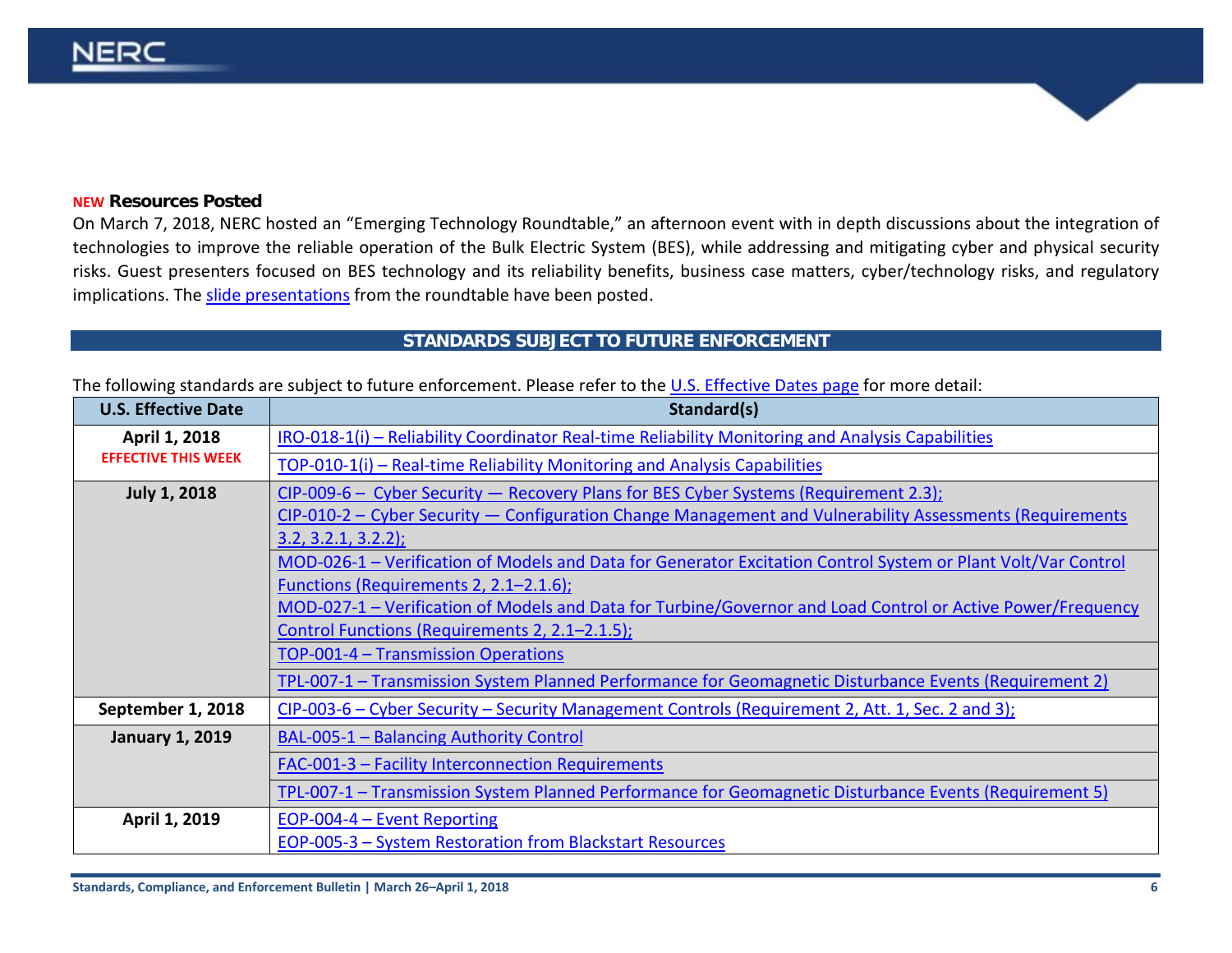|                        | EOP-006-3 - System Restoration Coordination                                                                                                                       |
|------------------------|-------------------------------------------------------------------------------------------------------------------------------------------------------------------|
|                        | EOP-008-2 - Loss of Control Center Functionality                                                                                                                  |
| <b>January 1, 2020</b> | PRC-026-1 - Relay Performance During Stable Power Swings (Requirements 2-4)                                                                                       |
| <b>July 1, 2020</b>    | PRC-002-2 – Disturbance Monitoring and Reporting Requirements (50% compliance for Requirements 2–4, 6–11)                                                         |
| <b>January 1, 2021</b> | <b>PRC-012-2 - Remedial Action Schemes</b>                                                                                                                        |
|                        | TPL-007-1 - Transmission System Planned Performance for Geomagnetic Disturbance Events (Requirements 6,                                                           |
|                        | $6.1 - 6.4$                                                                                                                                                       |
| <b>January 1, 2022</b> | TPL-007-1 - Transmission System Planned Performance for Geomagnetic Disturbance Events (Requirements 3,4,7)                                                       |
| <b>July 1, 2022</b>    | PRC-002-2 – Disturbance Monitoring and Reporting Requirements (100% compliance for Requirements 2–4, 6–11)                                                        |
|                        | VAR-501-WECC-3 - Power System Stabilizer (Requirement 3 has an effective date of July 1, 2022 for units placed<br>in service prior to final regulatory approval.) |
|                        |                                                                                                                                                                   |

#### **BOARD OF TRUSTEES AND FERC ACTION**

#### <span id="page-6-0"></span>**NEW Board Names James B. Robb New President, CEO**

The NERC Board of Trustees announced the appointment of James (Jim) B. Robb as NERC's new president and chief executive officer on March 16. Robb, who will take over duties on April 9, currently serves as the CEO of the Western Electricity Coordinating Council, a NERC Regional Entity. He assumed the WECC position in 2014.

"The Board is very pleased to have found someone of Jim's caliber to lead NERC into the future. Choosing a CEO is one of the Board's most important responsibilities. The Board took this duty very seriously by engaging in a comprehensive, nation-wide search culminating in the unanimous selection of Jim Robb," said Board Chair Roy Thilly. "We are confident that Jim will provide the combination of strong leadership, vision and commitment to the reliability and security of the bulk power system across North America that is essential to NERC's continuing success." For more information, see th[e full announcement.](http://www.nerc.com/news/Headlines%20DL/CEO%2016MAR18.pdf)

#### **NEW NERC Filings**

On March 16, 2018, NERC and WECC filed with FERC a [joint petition](http://www.nerc.com/FilingsOrders/us/NERC%20Filings%20to%20FERC%20DL/FAC-501-WECC-2%20Petition.pdf) for approval of proposed Regional Reliability Standard FAC-501-WECC-2.

On March 16, 2018, NERC filed with FERC a [petition](http://www.nerc.com/FilingsOrders/us/NERC%20Filings%20to%20FERC%20DL/Petition%20for%20Approval%20of%20PRC-025-2.pdf) for approval of proposed Reliability Standard PRC-025-2 – Generator Relay Loadability.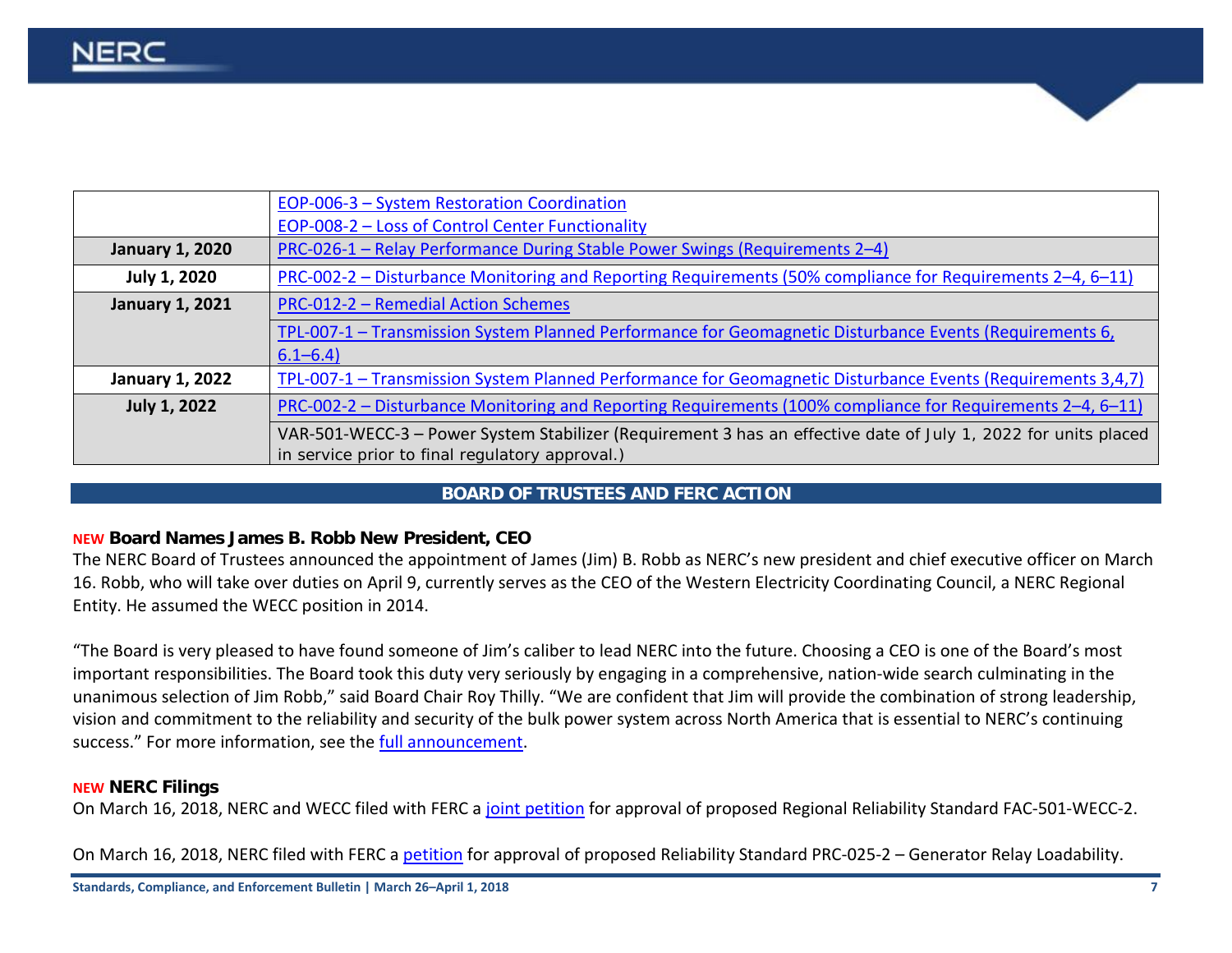On March 15, 2018, NERC filed with FERC a [petition](https://www.nerc.com/FilingsOrders/us/FERCOrdersRules/Amended%20CCC%20Charter%20Filing%20March%202018.pdf) for approval of the amended Compliance and Certification Committee Charter. NERC's 2018 filings to FERC are available [here.](http://www.nerc.com/FilingsOrders/us/Pages/NERCFilings2018.aspx)

# **UPCOMING EVENTS**

<span id="page-7-0"></span>For information about other NERC events, such as meetings and conference calls for standard drafting teams, other standing committees, subcommittees, task forces, and working groups, please refer to the [NERC calendar.](http://www.nerc.com/Pages/Calendar.aspx)

#### **Workshops and Conferences**

- Seventh Annual Human Performance Conference March 27–29, 2018, Atlanta | [Register for Conference and Workshops](https://www.eventbrite.com/e/human-performance-conference-and-workshops-march-2018-registration-42090981258) | [Register for](https://www.starwoodmeeting.com/events/start.action?id=1712069626&key=2BBEA2D2)  [Hotel](https://www.starwoodmeeting.com/events/start.action?id=1712069626&key=2BBEA2D2) | [Agenda](http://www.nerc.com/pa/rrm/hp/2018_HP_Conference_DL/HP_Agenda_Draft.pdf)
- 2018 NERC Standards and Compliance Workshop July 24–25, 2018, Columbus, Ohio | **Registration Information Coming Soon**

#### **Webinars**

- Technical Rationale for Reliability Standards Webinar 1:00–2:00 p.m. Eastern, March 26, 2018 | [Register](https://nerc.webex.com/nerc/j.php?MTID=m0fcd102affdc6ab7c5033a6c7915afdc)
- Short-Circuit Modeling and System Strength White Paper Webinar 2:00–3:30 p.m. Eastern, March 27, 2018 | [Register](https://nerc.webex.com/nerc/j.php?MTID=md9329e470d1a6141354d09203c8c1364)
- [Inverter-Based Resource Webinar Series:](http://www.nerc.com/comm/PC/Documents/Inverter_Based_Resources_Webinar_Series_Flyer-draft_02.05.18.pdf) Distributed Energy Resource Impacts 2:00–4:00 p.m. Eastern, April 5, 2018 | [Register](https://epri.webex.com/epri/j.php?MTID=me455c176d7c3e658d3560f9ea50aca30)
- [Inverter-Based Resource Webinar Series:](http://www.nerc.com/comm/PC/Documents/Inverter_Based_Resources_Webinar_Series_Flyer-draft_02.05.18.pdf) Inverter-Based Resources Connected to the Bulk Power System 2:00–4:00 p.m. Eastern, May 2, 2018 | [Register](https://epri.webex.com/epri/j.php?MTID=mdf15ad69c775791f9fe3e97ea3601ef0)
- [Inverter-Based Resource Webinar Series:](http://www.nerc.com/comm/PC/Documents/Inverter_Based_Resources_Webinar_Series_Flyer-draft_02.05.18.pdf) Inverter Modeling for Protection, Harmonics, EMT Studies, and Review of Real-World VER-Related Events – 2:00–4:00 p.m. Eastern, May 17, 2018 | [Register](https://epri.webex.com/epri/j.php?MTID=m595deb5297abbf79963b5d23473bb5a1)
- [Inverter-Based Resource Webinar Series:](http://www.nerc.com/comm/PC/Documents/Inverter_Based_Resources_Webinar_Series_Flyer-draft_02.05.18.pdf) Recommended Performance for Inverter-Based Resources Connected to the Bulk Power System – NERC Reliability Guideline – 2:00–4:00 p.m. Eastern, June 13, 2018 [| Register](https://epri.webex.com/epri/j.php?MTID=m9a81a6d3749132174139e2cee625b2d4)

#### **Standing Committee Meetings and Conference Calls**

- Member Representatives Committee Pre-Meeting Conference Call and Informational Webinar 1:00–2:00 p.m. Eastern, April 10, 2018 | [Register](https://cc.readytalk.com/registration/#/?meeting=6g2w879bu1ov&campaign=9uf7f3gt9ofy)
- Board of Trustees, Member Representatives Committee, and Board Committees Meetings May 9–10, 2018, Arlington, VA | [Register](https://www.eventbrite.com/e/nerc-board-of-trustees-and-member-representatives-committee-meetings-registration-43484337825)